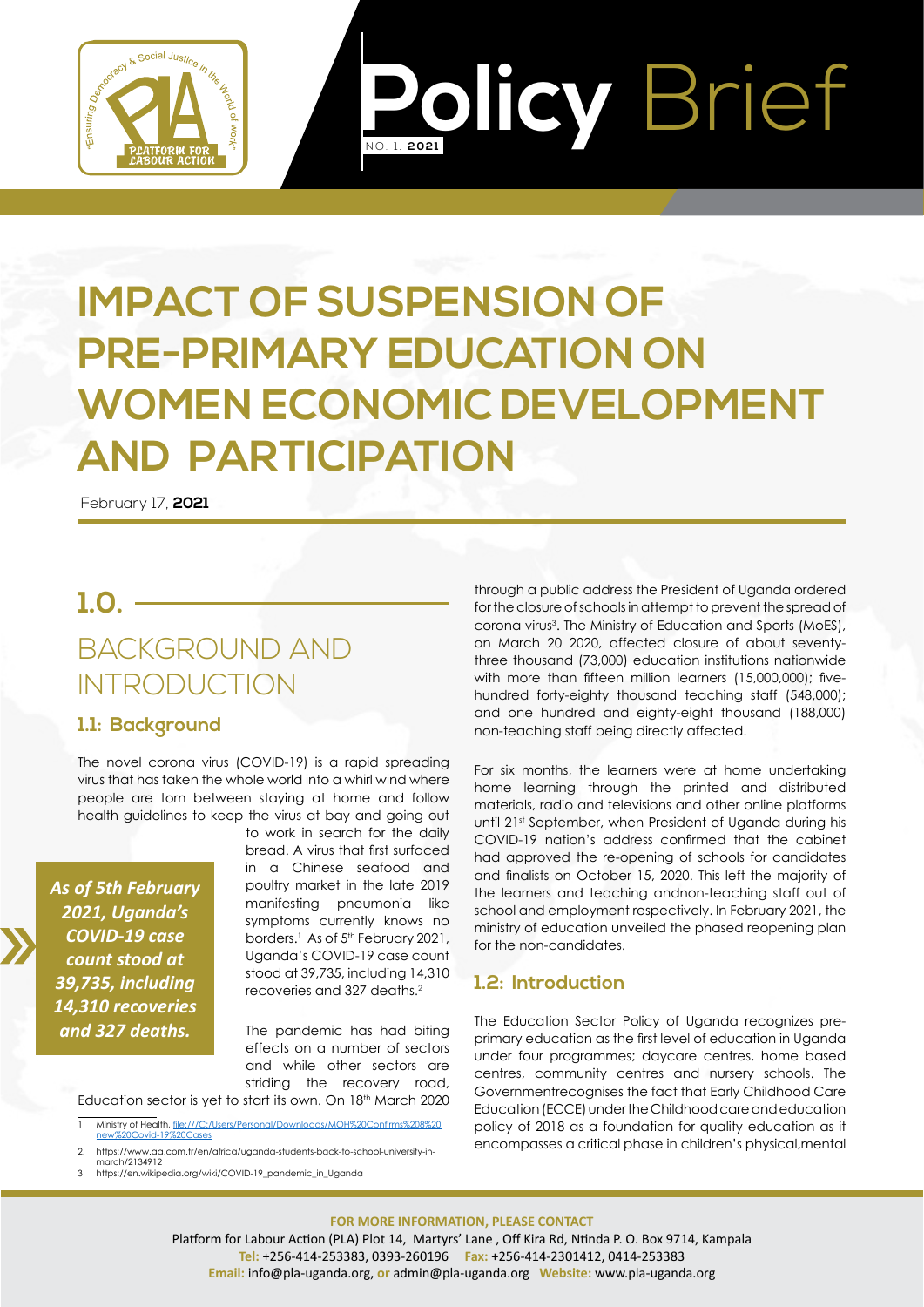Platform for Labour Action (PLA) Plot 14, Martyrs' Lane , Off Kira Rd, Ntinda P. O. Box 9714, Kampala **Tel:** +256-414-253383, 0393-260196 **Fax:** +256-414-2301412, 0414-253383 **Email:** info@pla-uganda.org, **or** admin@pla-uganda.org **Website:** www.pla-uganda.org

and psycho-social development. The Education Act (2008) pronounces the management of pre primary education under the management of the private sector.

However, On 5<sup>th</sup> February 2021, in a press address by the Minister of Education and Sports, Janet Kataaha Museveni informed the general public that government had suspended pre-primary education until the Covid-19 pandemicvanishes from the country. The suspension is based on the assumption that young learners cannot observe the SOPs to contain the spread of the virus including wearingface masks and that there are numerous interactions between pupils teachers and parents even when there is a high incidence of upper respiratory infections among this age. Shereduced early education to play-learning that can easily, conveniently and effortlessly be handled by parents at home until their children are at least five years of age and ready to start primary one.This pronouncement has since attracted dissimilar reactions from the general public, PLA is inclined to examine the impact of the suspension on working mothers in Uganda.

Platform for Labour Action (PLA) is a national Civil Society Organization that was founded in 2000 with the sole aim of promoting and protecting the rights of vulnerable and marginalized workers in Uganda. PLA's target groups are the vulnerable, marginalized workers, majority of who are women, youth and children. We are focus on informing legal and policy frame works for the vulnerable and marginalized workers to ensure their protection and enjoyment of human and workers' rights as well as decent work; promoting human rights and accountability among communities and duty bearers on the rights of vulnerable and marginalized workers; strengthening social protection initiatives for our target groups through education, skilling, livelihood support; Research and knowledge management.

In April 2020 at the start of the COVID-19 pandemic, it was estimated that 3.8 million workers were at risk losing their jobs temporarily while 625,958 risk losing their employment permanently if the pandemic and its associated measures persist.11 Women have been disproportionately hit by the job and income losses resulting from the sharp reduction in economic activity during the nationwide lockdown to contain the spread of the virus. The G20 Employment Working Group indicates that the impact of Covid-19 has been greater for women on several fronts and risks pushing back some of the gains towards greater gender equality in the labour market that have been achieved over the years.<sup>12</sup>

## **2.0.**

IMPACT OF SUSPENSION OF PRE-PRIMARY TEACHING ON WOMEN ECONOMIC DEVELOPMENT AND

# PARTICIPATION

**Increased gender inequalities in the labour market;** Gender inequality has been identified as the most significant and persistent of all inequalities and women are not reaping the same benefits and returns as men from the country's strong macroeconomic performance.

According to the Uganda National Labour Force Survey (UNHS) 2016/17, Uganda has over 18.8 million working age group population majority 52.3% female. However, more men (5.5 million) than women (4.4million) make up the labour force<sup>4</sup> thereby men taking the largest share of 61.2% labour force participation rate compared to female 44.9%<sup>5</sup>. Overall, 19.5% of the working population is in paid employment<sup>6</sup> with more men 26.1% in paid employment than female 13%. This is because the formal sector employs 56% male employees compared 44% female counterparts<sup>7</sup> . Reports further indicates that even in the informal sector, more male 52% than females 48% are employed in the informal businesses with 54% male paid employees compared to female 60% dominated the category of contributing family workers<sup>8</sup>.Statistics further reveal that there are more female workers (71%) who are agricultural, forestry and fishery workers than males (58%).<sup>9</sup>This means that women account for more own account/self-employed workers (79%) compared to males (67%).

Occupational segregation is still high as women are often restricted to low-skilled and lower paying jobs and continue to earn less than their male counterparts. According to the National Labour force survey, the median nominal monthly earnings for women is estimated to be UGX. 110,000 which is half the median nominal monthly earnings for men  $(UGX.220, 000)^{10}$ . Disturbingly, the majority of women in paid employment do not earn enough to move out of poverty, the 2014 Uganda National Household Survey (UNHS) findings reveal that close to 20 percent of the women are classified as the 'working poor'

Prior to COVID-19 outbreak, 37% and 29% of the public and private sector employees were women respectively<sup>13</sup>. However, it is important to note that Women make up the majority of the employees in the pre- primary education. The resultant effects of COVID-19 have adversely affected the employment in pre-primary and given the continued suspension on the pre-primary education, it is only fair to note that all those women who derived their livelihoods

### have since lost their employment.

- 4 UBOS National Labour Force Survey 2016/2017
- 5 UBOS National Labour Force Survey 2016/2017
- 6 Ibid
- 7 UBOS Manpower Survey Uganda 2016/2017
- 8 Ibid<br>9 Id
- 9 Id
- 10 UBOS National Labour Force Survey 2016/2017
- 11 The Uganda climate index conducted the Economic Policy Research Centre, April 2020
- 12 Women at Work in G20 countries: Progress and Policy action since 2019, Prepared for the G20 Employment Working Group Saudi Arabia's G20 Presidency 2020 available at <https://www.ilo.org>
- 13 Uganda National Housing survey report 2016/2017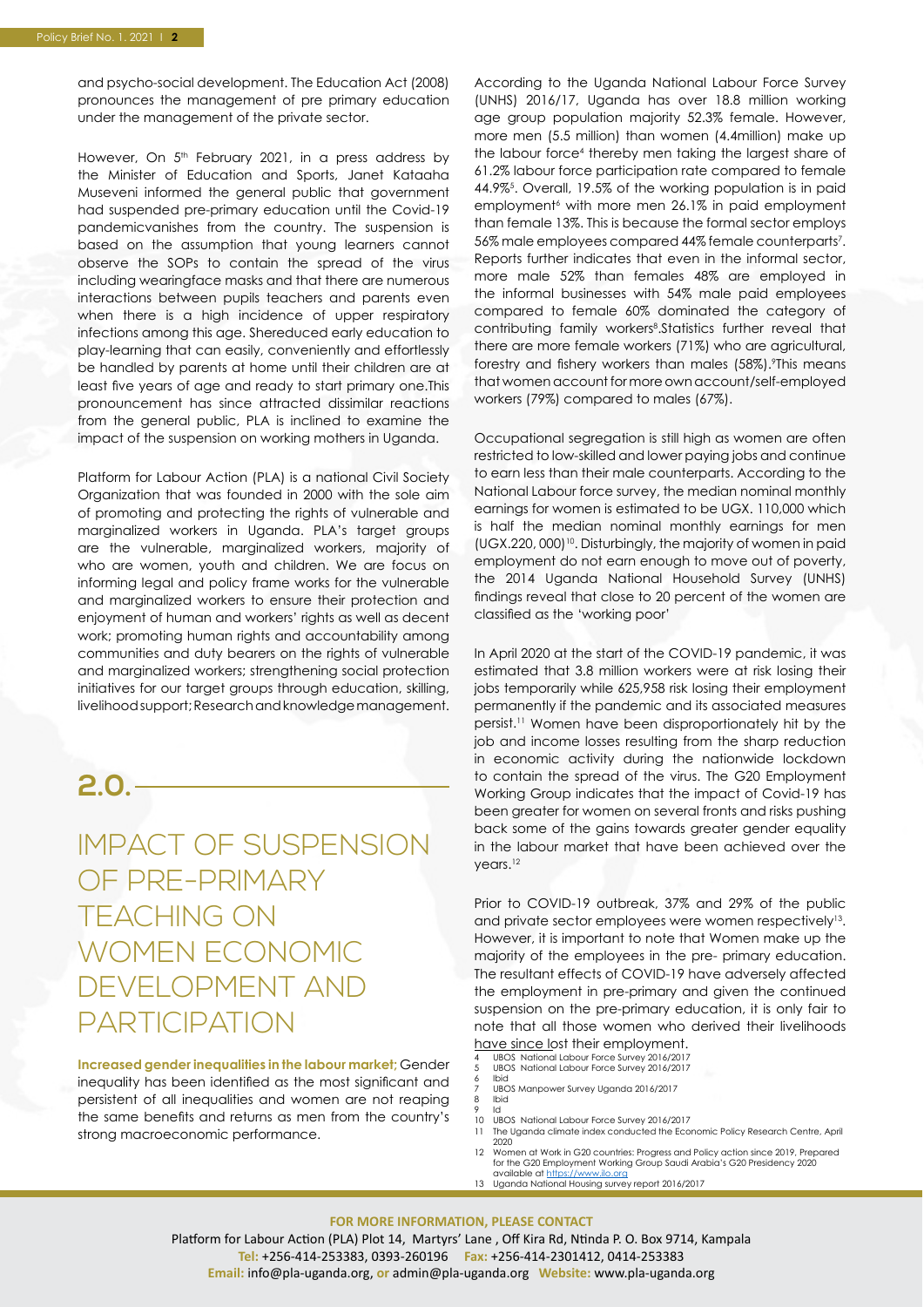Platform for Labour Action (PLA) Plot 14, Martyrs' Lane , Off Kira Rd, Ntinda P. O. Box 9714, Kampala

**Tel:** +256-414-253383, 0393-260196 **Fax:** +256-414-2301412, 0414-253383

**Email:** info@pla-uganda.org, **or** admin@pla-uganda.org **Website:** www.pla-uganda.org

In Uganda, 71% of women operate in the informal sector in retail business, market vending, street vending, petty trade, etc due to the realities such as poverty, low levels of education, lower access to financial facilities given the fact that majority of women are not credit worth. Most women find their participation in the informal economy as an opportunity to enhance their economic independence since it is the only source of income available to support their households14. Majority of ventures undertaken by women in the informal sector require daily activities to earn an income. According to a 2015 assessment by the Institute for Social Transformation, the market women decried lack of designated play and safe areas for their children while other markets had stopped market vendors from coming with children below the age of 5 years.

**Reduction in women's economic participation;** In Uganda like many African Countries, women are regarded as natural careers and their predominant role in providing unpaid care work shapes their ability to undertake paid work, as well as the types of paid work they can do. According to the Uganda National Labor Survey, 2016, the average Ugandan woman spends11hours a day on domestic care work activities and accordingly more women 17% engage in family work than men  $11\%$ <sup>15</sup>. Overall, work burdens of women, when domestic tasks are taken into account, have a direct, and negative effect on women's economic opportunities, productivity and participation as women's role in the labour market is intertwined with burden they bear of unpaid care work.<sup>16</sup>Key of the resultant effects of COVID-19 health crisis has been the increased unpaid work burden on women due to closure of schools and day care centers.<sup>17</sup>

The pronouncement by the Minister of Education and Sports on 5<sup>th</sup> February 2021 that children will now have to start school in Primary One at least 5 years of age, leaves no hope of return for the workers majority of whom women and actors within the pre-primary education sector. On the other hand, the Minister's pronouncement further sends children between 0-5 to remain at home until they are eligible to join to primary one; indirectly sending women back home. Reports indicate that presence of young children in the household aged between 0-5 years reduces Women's productivity by 40% and 79% for full time employed and self-employed women respectively further increasing the risk of work place gender inequality and disparity.

According to objective XV of the National objectives and directive principles of state policy under the 1995 Constitution of Uganda, the state is mandated to recognize the significant role that women play in society. This duty is reinforced under Article 33 (1), (2), (3) and (4) which provide that women shall be accorded full and equal dignity of the person with men, provided the facilities and opportunities necessary to enhance their welfare to enable them to realise their full potential and advancement, protected

- 15 UBOS Men and Women. Facts and Figures 2016
- 16 Danish Trade Union Development Agency Analytical Unit Labour Market Profile, Uganda 2019 https://ulandssekretariatet.d
- 17 Women at Work in G20 countries: Progress and Policy action since 2019, Prepared for the G20 Employment Working Group Saudi Arabia's G20 Presidency 2020 available at <https://www.ilo.org>

taking into account their unique status and natural maternal functions in society and given equal treatment with men and that right shall include equal opportunities in political, economic and social activities. In addition, parliament enacted the Equal Opportunities Commission Act<sup>18</sup> which promotes gender equality and women's empowerment.

Unfortunately the policy makers and the different work place in Uganda have had little awareness and progress in creating the friendly work life balance policies that balance parenting, employment and productivity of women at work<sup>19</sup>. In Uganda, apart from the Parliament of Uganda and very few private entities have provided day care centers for its workers, it is not currently a legal requirement for work places whether formal or informal to provide child care facilities.

In the current circumstances, women will pay a high price in the new working environment of more working hours and in fewer opportunities.20 Therefore, the Minister's suspension of the only avenue that has enabled and facilitated women strike a balance between work and unpaid care is decision taken without any due consideration of the severe impact it bears on women's economic participation. Women will be forced to adopt negatively including having to reduce their hours of working to tend to the education needs of their children, forfeiting working part-time or quitting temporarily, hire outside support/ tutors for those who are privileged to afford the service and others being forced to completely quit working. Women therefore are headed for more labour constrains and time trade-offs in income related activities.

**In addition, this pronouncement frustrates the gains so far registered and the continued successful implementation of the Sustainable Development Goals (SDGs) in Uganda.**Since adopting the 2030 Agenda for Sustainable Development in 2015, Uganda has been steadfast in adopting and domesticating the Sustainable Development Goals. It is estimated that up to 76% of the SDGs targets are reflected, integrated and adapted in the 2015/16–2019/20 National Development Plan to match the national context. In fact, the SDGs have further been integrated into the plan of various Local Governments, national sectors and MDAs. As part of efforts to operationalise the national SDG Coordination Framework, the President appointed the Minister in charge of General Duties in the Office of the Prime Minister as Cabinet Focal Point Minister in charge of SDGs. A fully-fledged national SDG Secretariat has been established to support the SDG Coordination architecture to ensure that Uganda stays on track in implementing the SDGs.

The pronouncement by the Minister will therefore directly affect Goal 8 states should promote sustained, inclusive and sustainable economic growth, full and productive employment and decent work for all; Goal 1 on ending poverty in all its forms; Goal 5 which aspires to achievement gender equality and empower all women and girls and

### 2016

<sup>14</sup> SIHA Network The invisible labourers o Kampala 208

<sup>18</sup> Laws of Uganda 2007

<sup>19</sup> [https://www.researchgate.net/publication/264236204\\_Factors\\_Affecting\\_](https://www.researchgate.net/publication/264236204_Factors_Affecting_Retention_of_Female_Employees_in_Organizations) [Retention\\_of\\_Female\\_Employees\\_in\\_Organizations](https://www.researchgate.net/publication/264236204_Factors_Affecting_Retention_of_Female_Employees_in_Organizations)